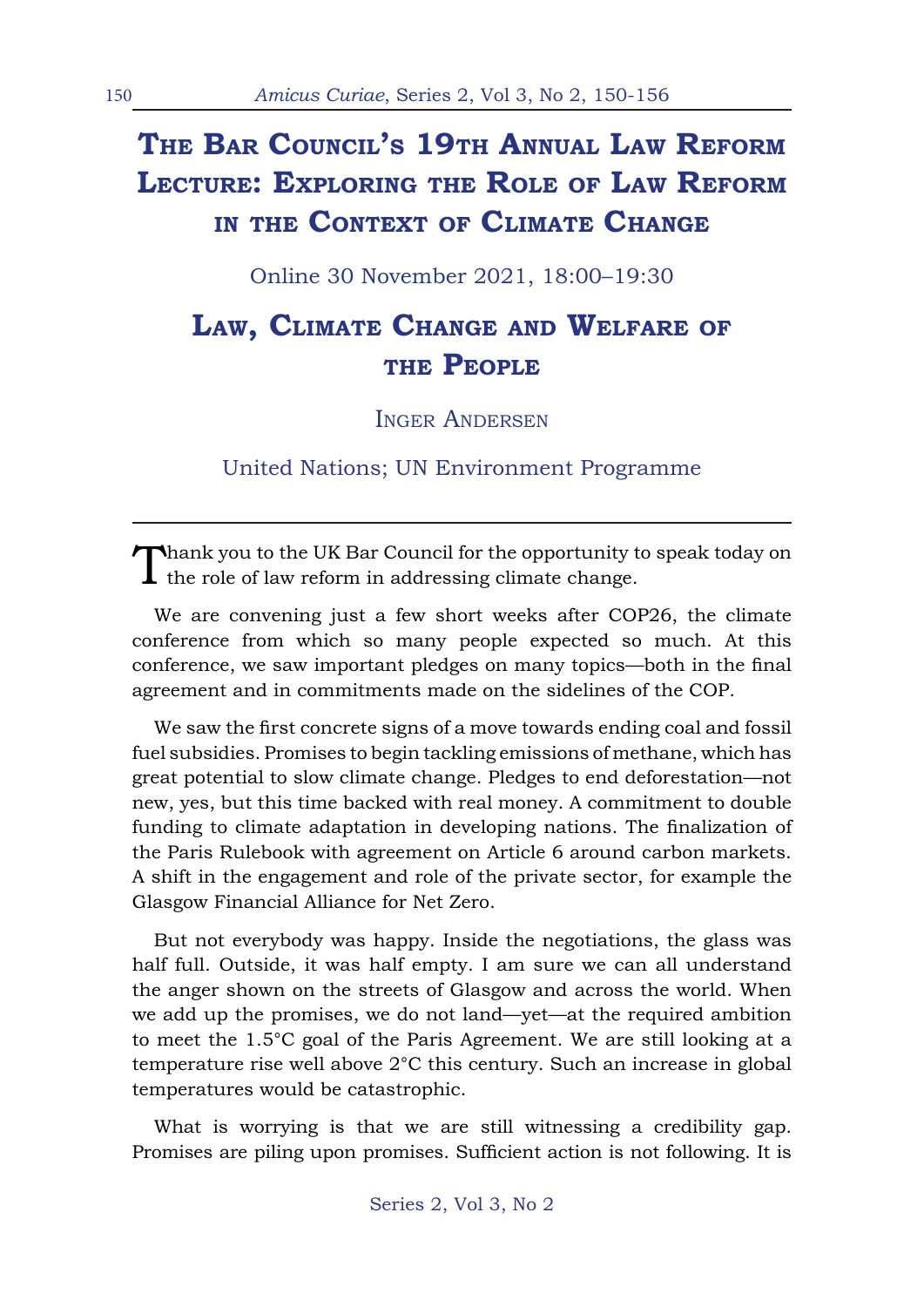this credibility gap that means many people are deeply concerned. It is this credibility gap that sends our youth to the streets. It is this credibility gap that we must now close if we are to almost halve greenhouse gas emissions over the next eight years—which we must do to take 1.5°C off life support.

The task before us is clear. The world must act, not only pledge and promise. We must put words into action and up ambition. And let us not forget that climate change is only one prong of an interconnected triple planetary crisis. The climate crisis. The nature and biodiversity loss crisis. The pollution and waste crisis. We must think of, and act upon, these elements as one crisis, because they are often driven by the same unsustainable practices.

Tackling this global planetary crisis requires a whole-of-economy and a whole-of-society approach, one that reforms or recalibrates entire systems. It requires collaboration and solidarity across all sectors of society and across all nations. Failure to succeed will mean huge injustice and damage. I will not rehash the numbers and apocalyptic warnings here. You have heard them. You understand them. More and more of us are living them with every passing year.

#### *So, let us now turn to the role of the law in getting the job done.*

You have no doubt heard the maxim from Roman statesman and lawyer Cicero that the welfare of the people should be considered the highest law. This line is often quoted, including by politicians with a background in the classics. This line is often quoted for a very good reason. Even after thousands of years, the principle remains valid. The welfare of the people. Not the short-term profits of corporations. Not the personal ambitions of politicians. Not the compulsion of the super-rich to add to their fortunes. The welfare of the people.

This, in essence, is what we are trying to achieve by tackling the triple planetary crisis. The welfare, peace and prosperity of our species, humanity. The welfare of every other species, over which we exert so much influence. The welfare of our natural world. The full force of the law must be brought to bear on achieving the goals we have set out.

Environmental rule of law sets the foundation to achieve this. Since the Rio Earth Summit in 1992, there has been rapid growth in environmental laws. Over 170 countries now have environmental framework laws. Some 150 countries have established the right to a healthy environment in their domestic legal frameworks—either through their constitutions, laws, jurisprudence or participation in regional human rights treaties.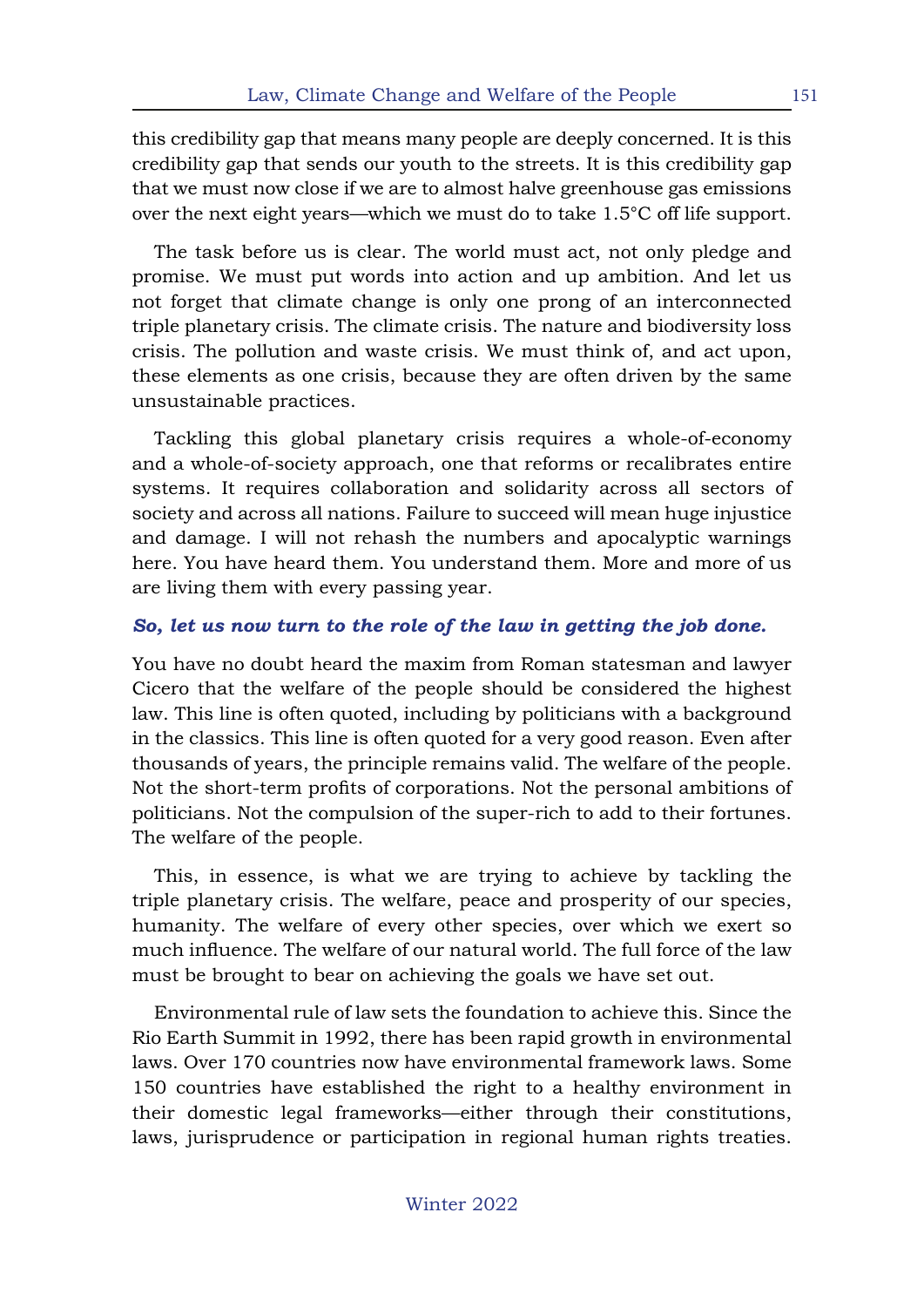At the international level, the recently adopted Human Rights Council resolution recognizing a human right to a clean, healthy and sustainable environment raises the bar even higher.

But it's just not enough. Top-level laws and rights have not been translated into specific and widespread environmental laws that are effectively implemented at all levels. This must change.

To drive action on the triple crisis, laws need to do many things at many levels. They need to be clear and effective. Inclusive. Participatory. Rights-based and capable of facilitating a just transition to greener industries. Phase out coal and other fossil fuels. Remove harmful subsidies. Regulate greenwashing.

Laws need to create enabling conditions for investment in climate-resilient and nature-positive development—including clear reporting and disclosure frameworks and harmonized taxonomies for sustainable investment.

They need to facilitate the transition to net-zero pathways for the private sector, setting clear and predictable regulatory conditions. They need to clarify how carbon trading will be regulated domestically now that the Paris Rulebook is completed.

And let's be honest. There is a big difference between passing a law and implementing it. Between passing a law and enforcing it. Between passing a law and people complying with it. Environmental laws need to be implemented effectively, complied with and enforced by capable institutions and empowered citizens. Otherwise, they are meaningless.

Friends, the law clearly needs to do some heavy lifting. The question is how to build the required muscle?

An obvious starting point is for countries to review and strengthen their legal frameworks to make them fit-for-purpose to implement their commitments under the Paris Agreement. Good framework legislation helps put the right institutions in place. Enshrines stable and ambitious targets. Creates mechanisms for realizing these targets. Ensures proper oversight and accountability.

Beyond developing national framework legislation, we need a root and branch analysis and strengthening of laws relevant to all sectors. Tax laws. Company laws. Securities laws. Trade practices laws. Environmental laws. Energy laws. Land-use and planning laws. Transportation laws. You name virtually any law, and countries likely need to climate-proof it.

I am not going to run through every single law with specific suggestions. Let us instead look at framework climate laws which over 30 countries,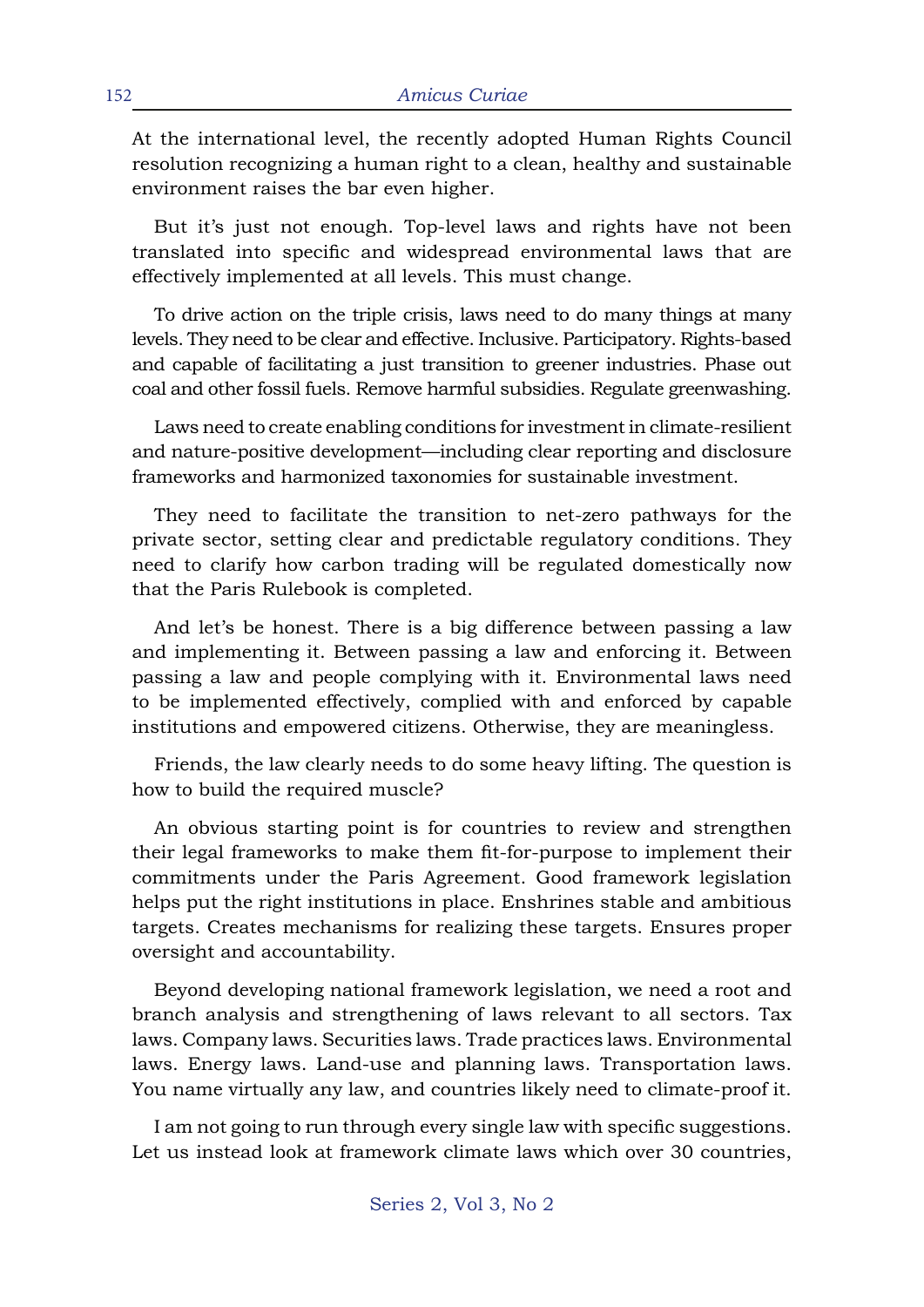including the UK, have put in place. Good framework climate laws have many elements, which we do see signs of in countries across the globe.

- **1** *Long-term emissions reduction targets for 2050 in line with science.*  Positive examples of this can be seen in Denmark, France, Germany, Norway, Sweden and the UK.
- **2** *Intermediate and sectoral targets for 2030, again in line with science.*  In the EU, the European Climate Law sets an intermediate target of reducing greenhouse gases by at least 55 per cent by 2030 compared to 1990 levels.
- **3** *Risk and vulnerability assessments.* The UK's law requires fiveyear risk assessments and adaptation plans and provides for an independent evaluation of the same.
- **4** *Climate change strategies and plans.* Ireland's law requires the preparation of a national mitigation plan to 2050, to be updated every five years based on national consultation.
- **5** *Legislative backing of key policy instruments.* France's law, for example, includes a carbon tax and  $CO<sub>2</sub>$  emission performance standards.
- **6** *Independent expert advice.* Such as the UK's Climate Change Committee, Ireland's Advisory Council and Costa Rica's Scientific Council on Climate Change.
- **7** *Coordination mechanisms.* For example, Kenya's law establishes a National Climate Change Council, chaired by the President.
- **8** *Stakeholder engagement.* Colombia's National Council for Climate Change and Peru's law on the participation of indigenous stakeholders are good examples here.
- **9** *The involvement of subnational government.* Mexico's law mandates states and municipalities to develop local decarbonization and adaptation programmes, for example.
- **10** *Financing for implementation.* Laws in France, Germany and Sweden connect the climate policy cycle with the annual budget process. Bangladesh's laws, meanwhile, establish climate change funds for attracting public, private, national and international finance.
- **11** *Measurement, reporting and verification.* Mexico's law mandates the development of a registry, methodologies and the system for monitoring, reporting and verification of emissions.
- **12** *Oversight.* The UK's law requires the secretary of state to report to Parliament annually on emissions, including a response to the independent scientific advisory body's assessment on the status of implementation and further progress needed.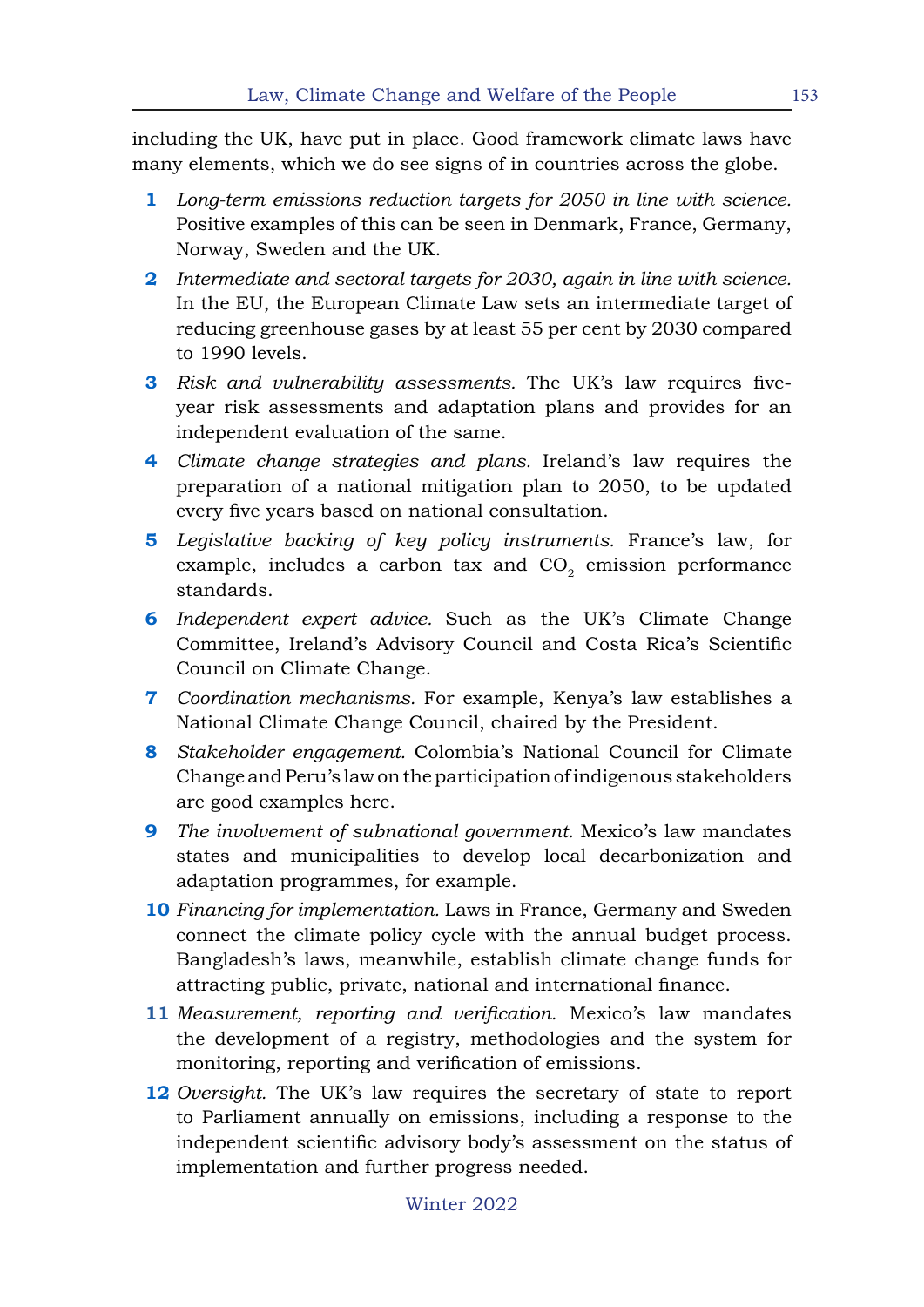These 12 elements are all important, and it is heartening to see many of them emerging. But they form part of a jigsaw that must be pieced together in every framework in every nation—not scattered around the world where they do not form a full picture.

### *Let me now turn to strengthening implementation, compliance, and enforcement.*

To take this crucial step, countries need to invest in environmental rule of law. As outlined by UNEP's [United Nations Environment Programme] International Advisory Council for Environmental Justice—in which Lord Carnwath participated—this means seven things:

- **1** Fair, clear and implementable laws, at every level, covering every sector.
- **2** Public participation in decision-making, and access to justice and information in environmental matters—in accordance with Principle 10 of the Rio Declaration.
- **3** Accountability and integrity of institutions and decision-makers, including through the active engagement of environmental auditing and enforcement.
- **4** Clear and coordinated mandates and roles, across and within institutions.
- **5** Accessible, fair, impartial, timely and responsive dispute resolution mechanisms. This includes developing specialized expertise in environmental adjudication and innovative environmental procedures and remedies.
- **6** Recognition of the mutually reinforcing relationship between human rights and the environment.
- **7** And, finally, specific criteria for the interpretation of environmental law.

## *Friends, this sounds like a lot of work. It is. But it is not the work of one country, one person, one branch of the law. We all have a role. If we each play our part, we can get the job done.*

So, let me say the following.

*To our policy makers:* you know what needs to be done in terms of frameworks and legislation that gets us moving faster. It's time to drive these solutions, over and above just talking about them.

*To members of the judiciary:* you are all climate judges now. The tidal wave of climate litigation is growing. There have been over 1,800 cases so far, including against fossil fuel companies. They will keep growing.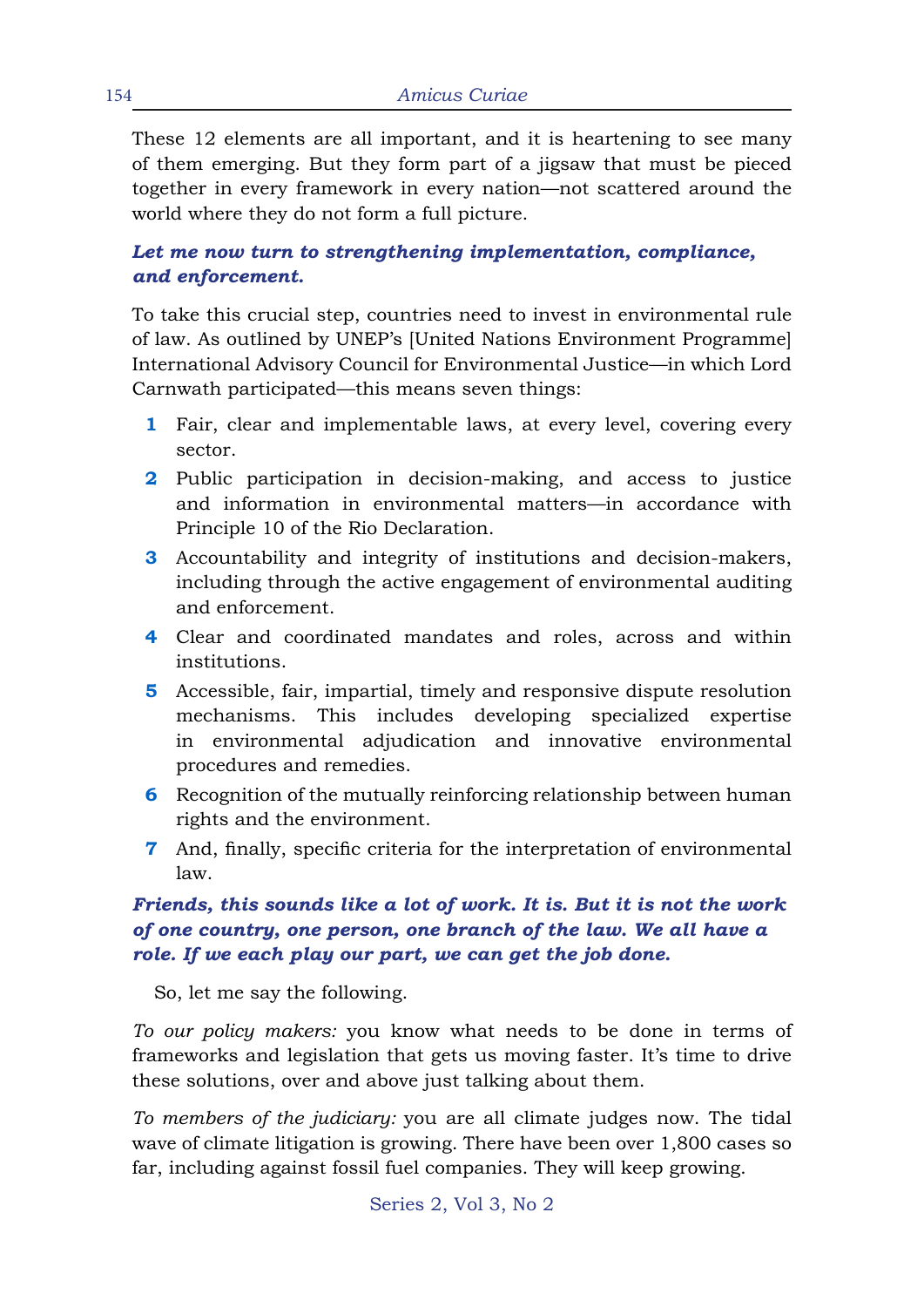*To barristers and solicitors:* you are all climate lawyers now. Climate change has implications for daily legal practice. Lawyers have a responsibility to adopt a climate-conscious, not climate-blind, approach in daily legal practice.

*To law students:* you are the people who will be hit hardest by the impacts to come. On the other hand, you are also the generation that will live much of your lives with the empowering international human right to a clean, healthy and sustainable environment. A safe climate is aligned to this right. Healthy nature is aligned to this right. A pollution-free world is aligned to this right. Your responsibility is to do whatever you can through the law to help the UK and other countries transition to a safe climate and nature-positive reality.

Friends, we cannot safeguard the future of humanity without the right laws and strong enforcement.

Yes, many people want to do the right thing. Many will do the right thing. But even these people need to be guided by laws and regulations.

Equally, many people will not do the right thing—including those with the wealth and power to do great damage to the planet. History, and even the present, show this quite clearly. The law is the force for good that can shape and correct this behaviour.

And environmental rule of law will not just save us from climate disaster. It will make our lives better. It will guide us to a world of more equity and justice. A world of enough to go round. A world of greener jobs. A world of better human health. A world of trust in the government and our institutions. A world in which we preserve the wonder and diversity of nature. Fundamentally, a world of peace, security and prosperity. A world that safeguards the welfare of the people.

Given the upheaval we are facing right now, this world may seem very far away. But I say to you that it is far closer than you may think. And you, the community that shapes and serves the law, can help the whole world to reach out and grab it.

#### *Thank you.*

*Inger Andersen is Under-Secretary-General of the United Nations and Executive Director of the United Nations Environment Programme, headquartered in Nairobi, Kenya. Her expertise as both an economist and an environmentalist has been applied in multiple areas, including agriculture, environmental management, biodiversity conservation, climate change,*